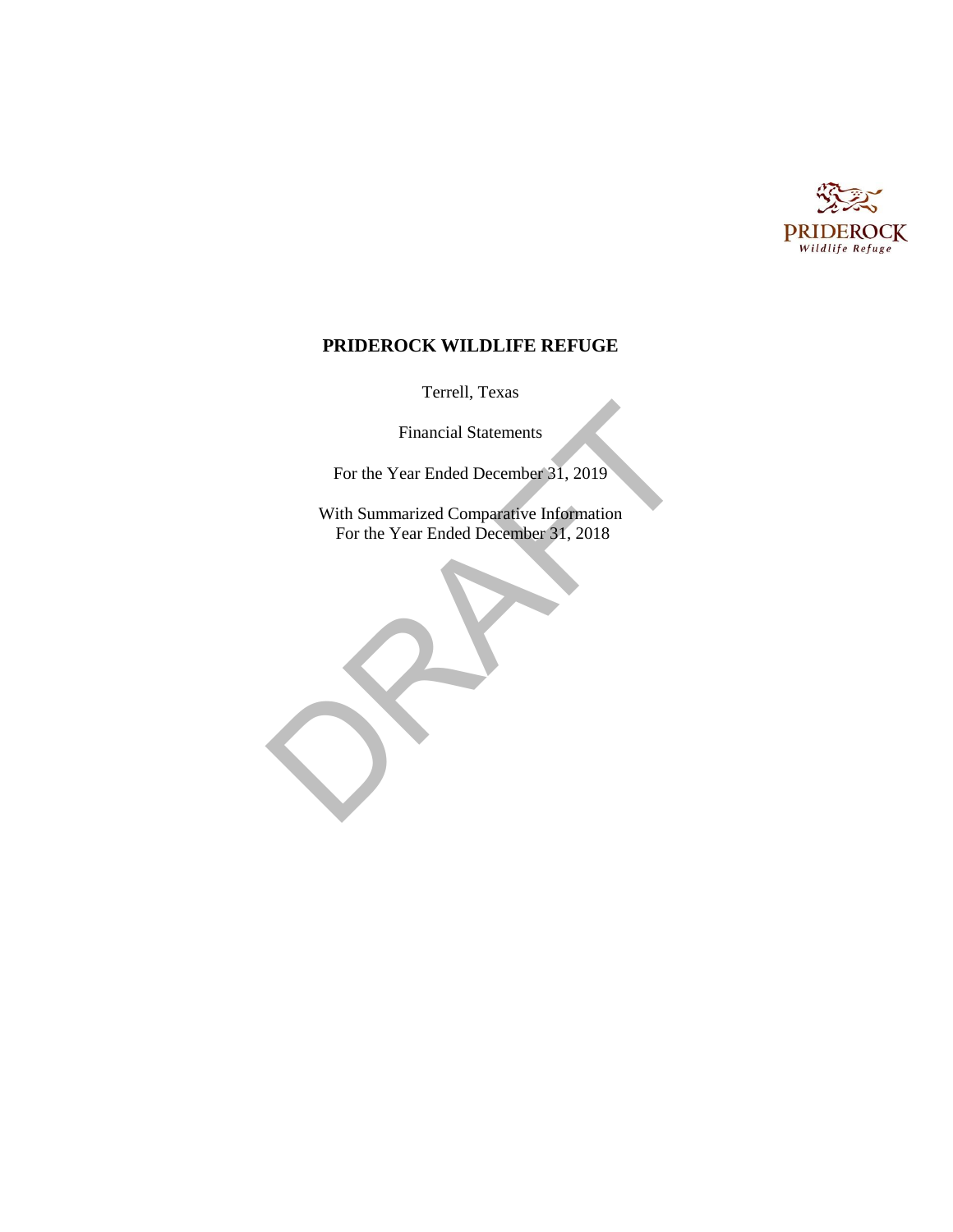Terrell, Texas

Financial Statements

For the Year Ended December 31, 2019

With Summarized Comparative Information For the Year Ended December 31, 2018

# TABLE OF CONTENTS

Page

| 1              |
|----------------|
| $\overline{2}$ |
| 3              |
| 4              |
| 5              |
| $6 - 10$       |
|                |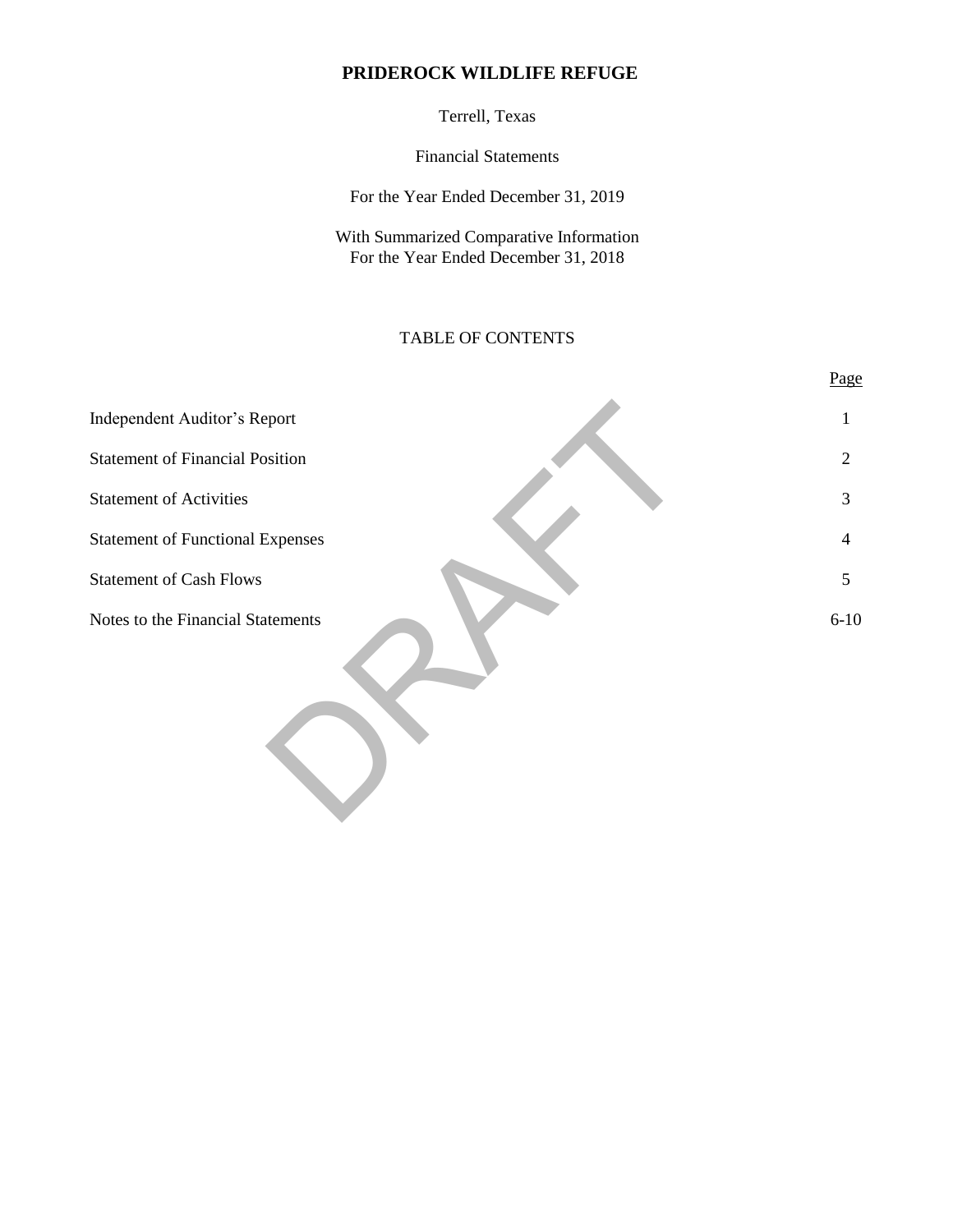# Wade R. Moran CPA, PLLC

Certified Public Accounting Firm

# **INDEPENDENT AUDITOR'S REPORT**

### To the Board of Directors PRIDEROCK WILDLIFE REFUGE Terrell, Texas

We have audited the accompanying statements of PRIDEROCK WILDLIFE REFUGE (a Texas nonprofit organization), which comprise the statement of financial position as of December 31, 2019, and the related statements of activities, functional expenses and cash flows for the year then ended, and the related notes to the financial statements.

#### **Management's Responsibility for the Financial Statements**

Management is responsible for the preparation and fair presentation of these financial statements in accordance with accounting principles generally accepted in the United States of America; this includes the design, implementation, and maintenance of internal control relevant to the preparation and fair presentation of financial statements that are free from material misstatement, whether due to fraud or error.

#### **Auditor's Responsibility**

Our responsibility is to express an opinion on these financial statements based on our audit. We conducted our audit in accordance with auditing standards generally accepted in the United States of America. Those standards require that we plan and perform the audit to obtain reasonable assurance about whether the financial statements are free from material misstatement.

An audit involves performing procedures to obtain audit evidence about the amounts and disclosures in the financial statements. The procedures selected depend on the auditor's judgment, including the assessment of the risks of material misstatement of the financial statements, whether due to fraud or error. In making those risk assessments, the auditor considers internal control relevant to the entity's preparation and fair presentation of the financial statements in order to design audit procedures that are appropriate in the circumstances, but not for the purpose of expressing an opinion on the effectiveness of the entity's internal control. Accordingly, we express no such opinion. An audit also includes evaluating the appropriateness of accounting policies used and the reasonableness of significant accounting estimates made by management, as well as evaluating the overall presentation of the financial statements. ntenance of internal control relevant to the preparation and f<br>om material misstatement, whether due to fraud or error.<br>
7<br>
xxpress an opinion on these financial statements based on o<br>
auditing standards generally accepted

We believe that the audit evidence we have obtained is sufficient and appropriate to provide a basis for our audit opinion.

#### **Opinion**

In our opinion, the financial statements referred to above present fairly, in all material respects, the financial position of PRIDEROCK WILDLIFE REFUGE as of December 31, 2019, and the changes in its net assets and its cash flows for the year then ended in accordance with accounting principles generally accepted in the United States of America.

#### **Report on Summarized Comparative Information**

The financial statements of PRIDEROCK WILDLIFE REFUGE' 2018 financial statements, were audited by predecessor auditor whose report dated July 17, 2019, expressed an unmodified audit opinion on those audited financial statements. In our opinion, the summarized comparative information presented herein as of and for the year ended December 31, 2018, is consistent, in all material respects, with the audited financial statements from

# *Wade R. Moran, CPA*

**Wade R. Moran CPA, PLLC**  Dallas, Texas September 9, 2020

6060 N. Central Expressway, Suite 500, Dallas, TX 75206 (940) 465-0920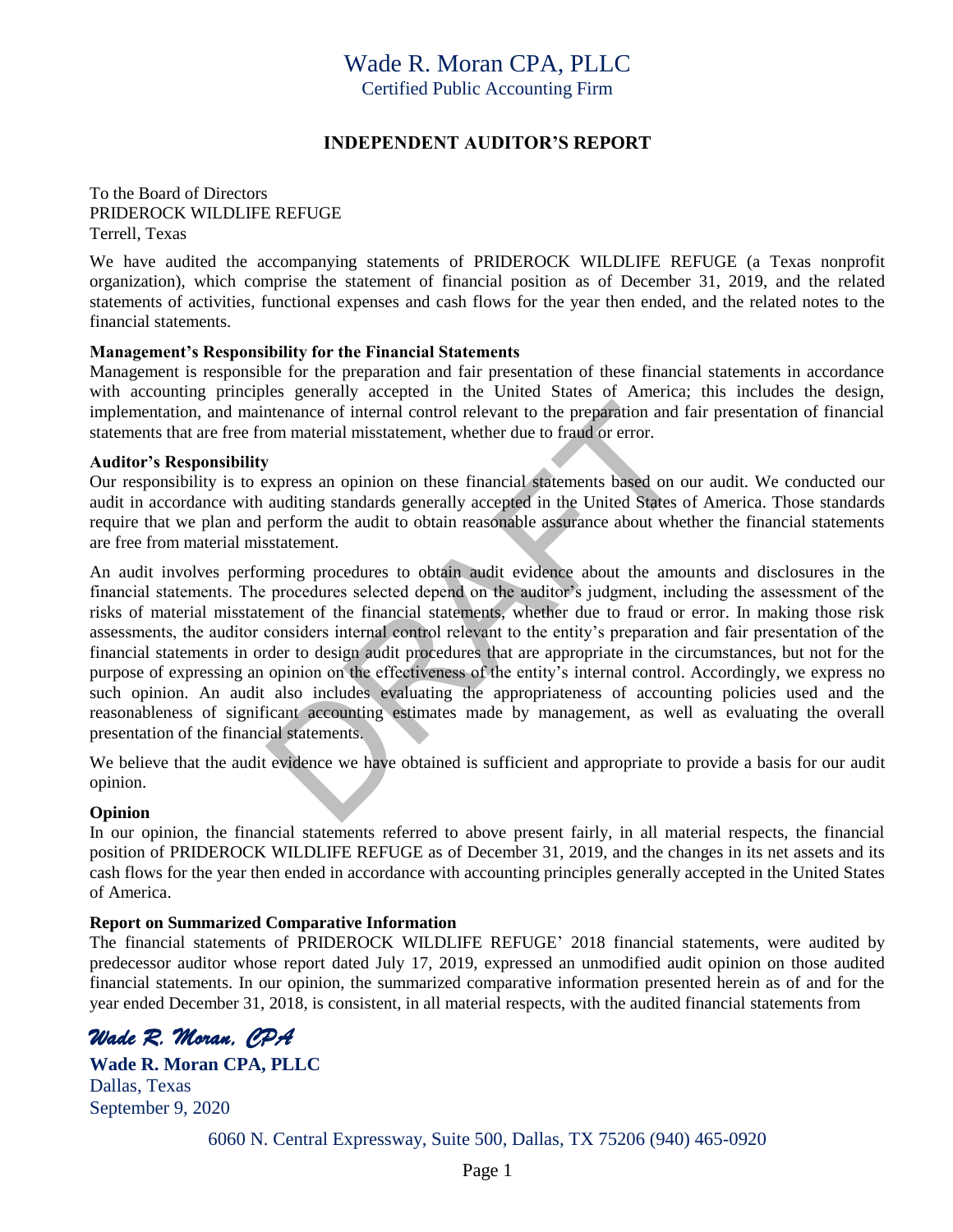# **Statement of Financial Position**

# **December 31, 2019 with Summarized Comparative Totals for 2018**

|                                                         | 2019            | 2018            |
|---------------------------------------------------------|-----------------|-----------------|
| <b>ASSETS</b>                                           |                 |                 |
| <b>Current Assets</b>                                   |                 |                 |
| Cash and Cash Equivalents (Note 2-Section 4 and Note 3) | \$<br>305,421   | \$<br>297,709   |
| Contributions Receivable (Notes 3 and 4)                | 258,303         | 330,959         |
| <b>Total Current Assets</b>                             | 563,724         | 628,668         |
| Fixed Assets (Note 2-Section 5)                         |                 |                 |
| Land                                                    | 250,000         | 250,000         |
| Equipment                                               | 101,207         | 101,207         |
| <b>Buildings and Improvements</b>                       | 389,463         | 387,055         |
| Software                                                | 22,830          | 18,330          |
| Vehicles                                                | 73,231          | 73,231          |
| Less: Accumulated Depreciation                          | (187, 599)      | (148, 468)      |
| <b>Total Fixed Assets</b>                               | 649,132         | 681,355         |
| <b>TOTAL ASSETS</b>                                     | \$<br>1,212,856 | \$<br>1,310,023 |
| <b>LIABILITIES AND NET ASSETS</b>                       |                 |                 |
| <b>Current Liabilities</b>                              |                 |                 |
| <b>Accounts Payable</b>                                 | \$<br>117,669   | \$<br>166,816   |
| <b>Accrued Liabilities</b>                              | 3,252           | 3,356           |
| Current Portion of Notes Payable (Note 5)               | 24,029          | 22,588          |
| <b>Total Current Liabilities</b>                        | 144,950         | 192,760         |
| Long-Term Liabilities (Note 5)                          |                 |                 |
| Notes Payable                                           | 271,045         | 293,633         |
| Less: Current Portion of Notes Payable                  | (24,029)        | (22, 588)       |
| Total Long-Term Liabilities                             | 247,016         | 271,045         |
| <b>Total Liabilities</b>                                | 391,966         | 463,805         |
| Net Assets (Note 2-Section 7)                           |                 |                 |
| <b>Without Donor Restrictions</b>                       | 820,890         | 846,218         |
| <b>Total Net Assets</b>                                 | 820,890         | 846,218         |
| TOTAL LIABILITIES AND NET ASSETS                        | \$<br>1,212,856 | \$<br>1,310,023 |

The accompanying notes are an integral part of these financial statements.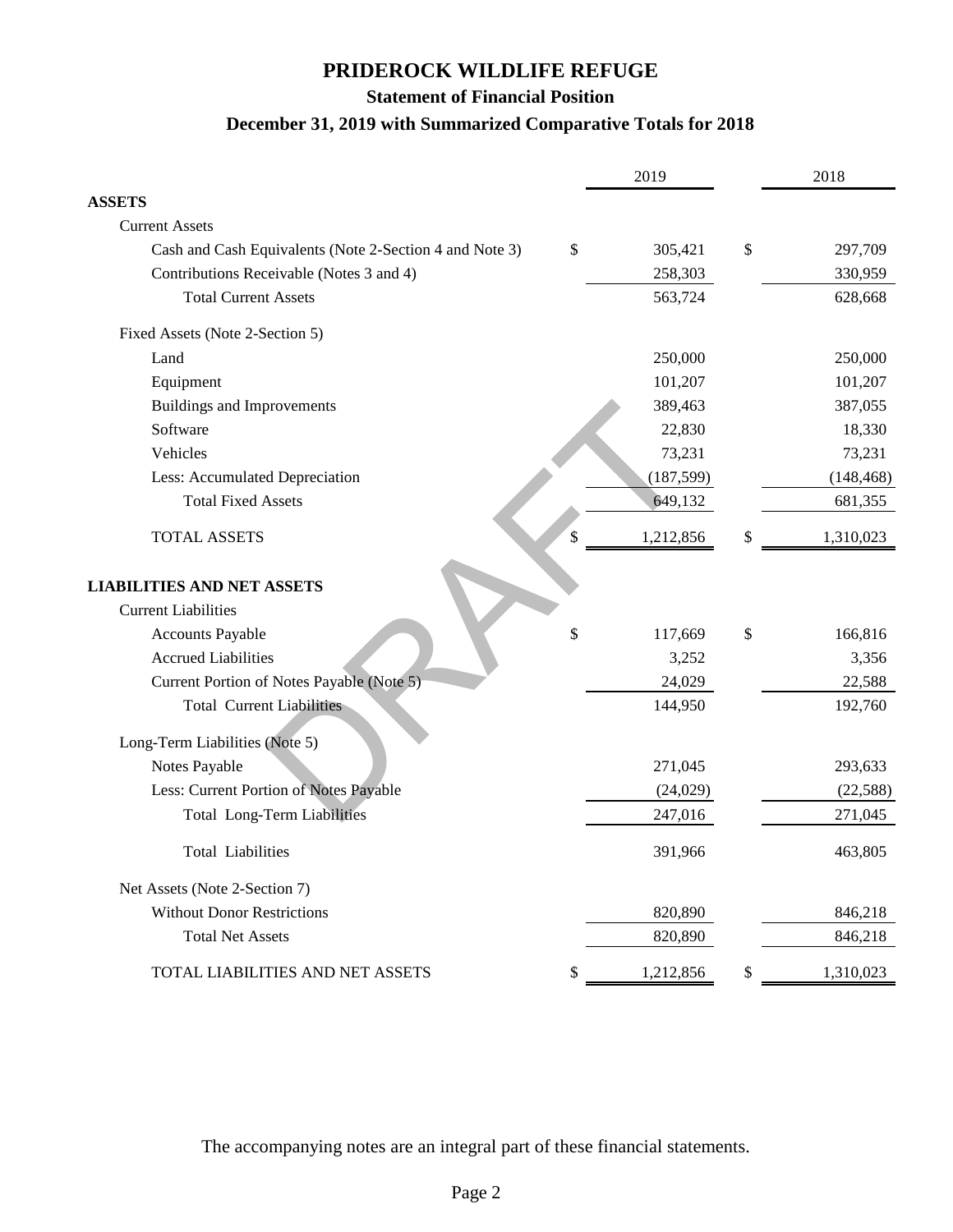# **Statement of Activities**

# **For the Year Ended December 31, 2019 with Summarized Comparative Totals for 2018**

|                                          | Without          |           |              |           |
|------------------------------------------|------------------|-----------|--------------|-----------|
|                                          | Donor            | Total     |              | Total     |
|                                          | Restrictions     |           |              | 2018      |
|                                          |                  |           |              |           |
| <b>REVENUE AND PUBLIC SUPPORT</b>        |                  |           |              |           |
| Contributions-Fundraising (Note 6)       | \$<br>838,151 \$ | 838,151   | $\mathbb{S}$ | 942,997   |
| <b>Contributions-Direct</b>              | 142,426          | 142,426   |              | 86,795    |
| Royalties-Fundraising (Note 6)           | 12,044           | 12,044    |              | 14,164    |
| In-Kind Donations (Note 7)               | 56,241           | 56,241    |              | 70,490    |
| Gain on Disposal of Vehicle              | $\Omega$         | $\Omega$  |              | 2,811     |
| Total Revenue and Public Support         | 1,048,862        | 1,048,862 |              | 1,117,257 |
|                                          |                  |           |              |           |
| <b>EXPENSES</b>                          |                  |           |              |           |
| Program Services                         | 827,314          | 827,314   |              | 860,514   |
| Management and General                   | 51,561           | 51,561    |              | 32,747    |
| Fundraising                              | 195,315          | 195,315   |              | 209,568   |
|                                          |                  |           |              |           |
| <b>Total Expenses</b>                    | 1,074,190        | 1,074,190 |              | 1,102,829 |
|                                          |                  |           |              |           |
| <b>INCREASE (DECREASE) IN NET ASSETS</b> | (25, 328)        | (25, 328) |              | 14,428    |
|                                          |                  |           |              |           |
| NET ASSETS AT BEGINNING OF YEAR          | 846,218          | 846,218   |              | 831,790   |
|                                          |                  |           |              |           |
| NET ASSETS AT END OF YEAR                | \$<br>820,890 \$ | 820,890   | \$           | 846,218   |
|                                          |                  |           |              |           |
|                                          |                  |           |              |           |
|                                          |                  |           |              |           |
|                                          |                  |           |              |           |

The accompanying notes are an integral part of these financial statements.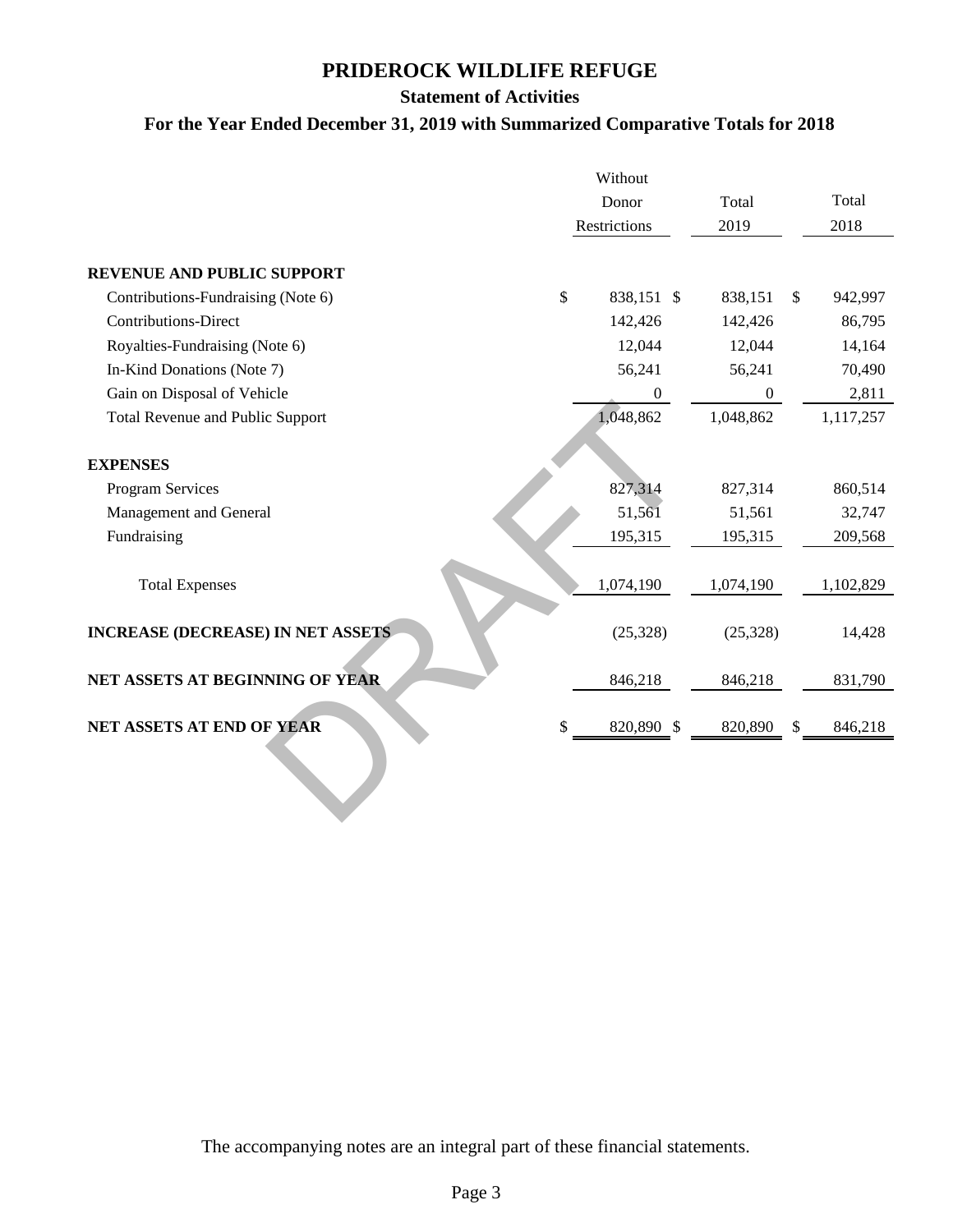# **Statement of Functional Expenses**

# **For the Year Ended December 31, 2019 with Summarized Comparative Totals for 2018**

|                                   | Program          | Management        | Fund                   | Total        | Total     |
|-----------------------------------|------------------|-------------------|------------------------|--------------|-----------|
| <b>Natural Expense Categories</b> | Services         | and General       | Raising                | 2019         | 2018      |
|                                   |                  |                   |                        |              |           |
| Salaries and Wages                | \$<br>120,355 \$ | 24,000 \$         | - \$<br>$\overline{0}$ | 144,355 \$   | 122,735   |
| Payroll Tax                       | 11,990           | 1,836             | $\Omega$               | 13,826       | 9,382     |
| <b>Professional Fees</b>          | $\theta$         | 9,966             | $\Omega$               | 9,966        | 9,840     |
| Fundraising Expense (Note 6)      | $\overline{0}$   | $\mathbf{0}$      | 89,117                 | 89,117       | 95,253    |
| Advertising (Note 2-Section 10)   | 9,242            | $\theta$          | $\theta$               | 9,242        | 5,500     |
| <b>Office Expenses</b>            | $\overline{0}$   | 15,759            | $\overline{0}$         | 15,759       | 11,066    |
| <b>Occupancy Costs</b>            | 20,497           | $\mathbf{0}$      | $\theta$               | 20,497       | 22,544    |
| <b>Meeting Expenses</b>           | 361              | $\boldsymbol{0}$  | $\overline{0}$         | 361          | 490       |
| <b>Travel Expenses</b>            | 2,304            | $\vert 0 \rangle$ | $\boldsymbol{0}$       | 2,304        | 1,882     |
| <b>Interest Expense</b>           | 16,902           | $\theta$          | 0                      | 16,902       | 17,963    |
| Depreciation (Note 2-Section 5)   | 39,131           | $\mathbf{0}$      | 0                      | 39,131       | 33,717    |
| <b>Insurance Expense</b>          | 7,863            |                   | $\Omega$               | 7,863        | 15,089    |
| Direct Mail Expenses (Note 6)     | 143,909          | $\mathbf{0}$      | 35,977                 | 179,886      | 200,434   |
| Animal Care*                      | 146,010          | 0                 | $\mathbf{0}$           | 146,010      | 157,098   |
| Postage and Printing (Note 6)     | 280,885          | $\overline{0}$    | 70,221                 | 351,106      | 371,144   |
| Supplies and Materials*           | 27,865           | 0                 | $\Omega$               | 27,865       | 28,692    |
|                                   |                  |                   |                        |              |           |
| <b>Total Expenses</b>             | 827,314 \$       | 51,561 \$         | 195,315 \$             | 1,074,190 \$ | 1,102,829 |
|                                   |                  |                   |                        |              |           |
| * Includes in-kind expenses       |                  |                   |                        |              |           |
|                                   |                  |                   |                        |              |           |
|                                   |                  |                   |                        |              |           |
|                                   |                  |                   |                        |              |           |
|                                   |                  |                   |                        |              |           |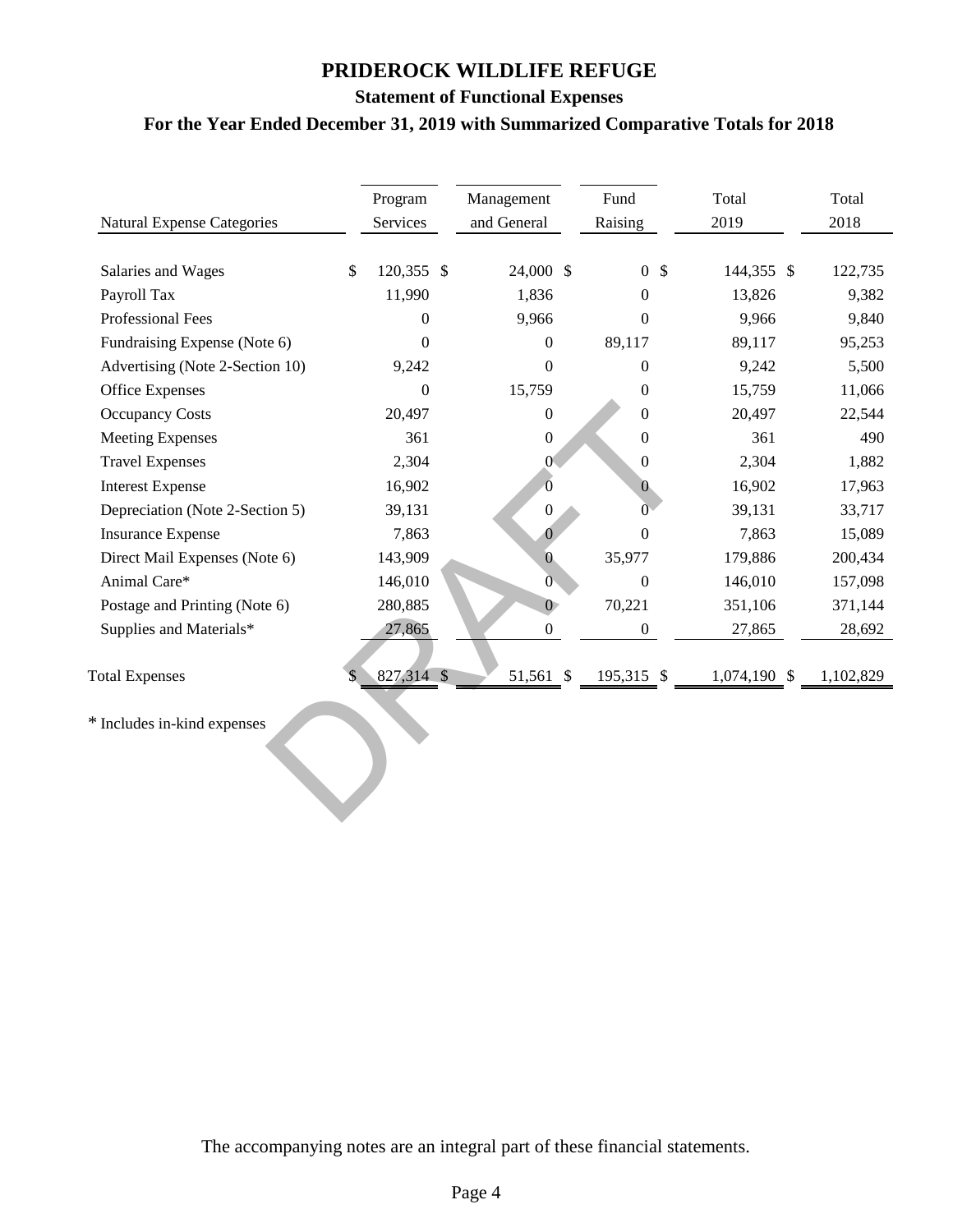# **Statement of Cash Flows**

# **For the Year Ended December 31, 2019 with Summarized Comparative Totals for 2018**

|                                                   | 2019                | 2018      |
|---------------------------------------------------|---------------------|-----------|
| <b>CASH FLOWS FROM OPERATING ACTIVITIES</b>       |                     |           |
| Change in Net Assets                              | \$<br>$(25,328)$ \$ | 14,428    |
| Adjustments to reconcile change in net assets     |                     |           |
| to net cash provided by operating activities:     |                     |           |
| Depreciation                                      | 39,131              | 33,717    |
| Gain on Disposal of Vehicle                       | $\theta$            | (2,811)   |
| (Increase) Decrease in Contributions Receivable   | 72,656              | (22, 198) |
| Increase (Decrease) in Accounts Payable           | (49, 147)           | 38,163    |
| (Decrease) in Accrued Liabilities                 | (104)               | (2,120)   |
| Net Cash Provided by Operating Activities         | 37,208              | 59,179    |
| CASH FLOWS FROM INVESTING ACTIVITIES              |                     |           |
| Purchase of New Vehicle                           | $\overline{0}$      | (56, 111) |
| Sale of Old Vehicle                               | $\Omega$            | 22,000    |
| Purchase of Equipment                             | $\Omega$            | (14,500)  |
| <b>Purchase of Software</b>                       | (4,500)             | (2,075)   |
| Purchase of Building Improvements                 | (2,408)             | (4, 364)  |
| Net Cash (Used) by Investing Activities           | (6,908)             | (55,050)  |
| <b>CASH FLOWS FROM FINANCING ACTIVITIES</b>       |                     |           |
| Financing of Vehicle                              | $\Omega$            | 48,188    |
| Payments on Vehicles                              | (11,217)            | (28,977)  |
| Payments on Land Note                             | (11,371)            | (10,710)  |
| Net Cash Provided (Used) by Financing Activities  | (22, 588)           | 8,501     |
| NET INCREASE IN CASH AND CASH EQUIVALENTS         | 7,712               | 12,630    |
| CASH AND CASH EQUIVALENTS AT BEGINNING OF YEAR    | 297,709             | 285,079   |
| CASH AND CASH EQUIVALENTS AT END OF YEAR          | 305,421             | 297,709   |
| SUPPLEMENTARY DISCLOSURE OF CASH FLOW INFORMATION |                     |           |
| Non cash                                          |                     |           |
| <b>In-Kind Donations</b>                          | 56,241              | 70,490    |
| Financing                                         |                     |           |
| Financing of Vehicle                              | $\boldsymbol{0}$    | (48, 188) |

The accompanying notes are an integral part of these financial statements.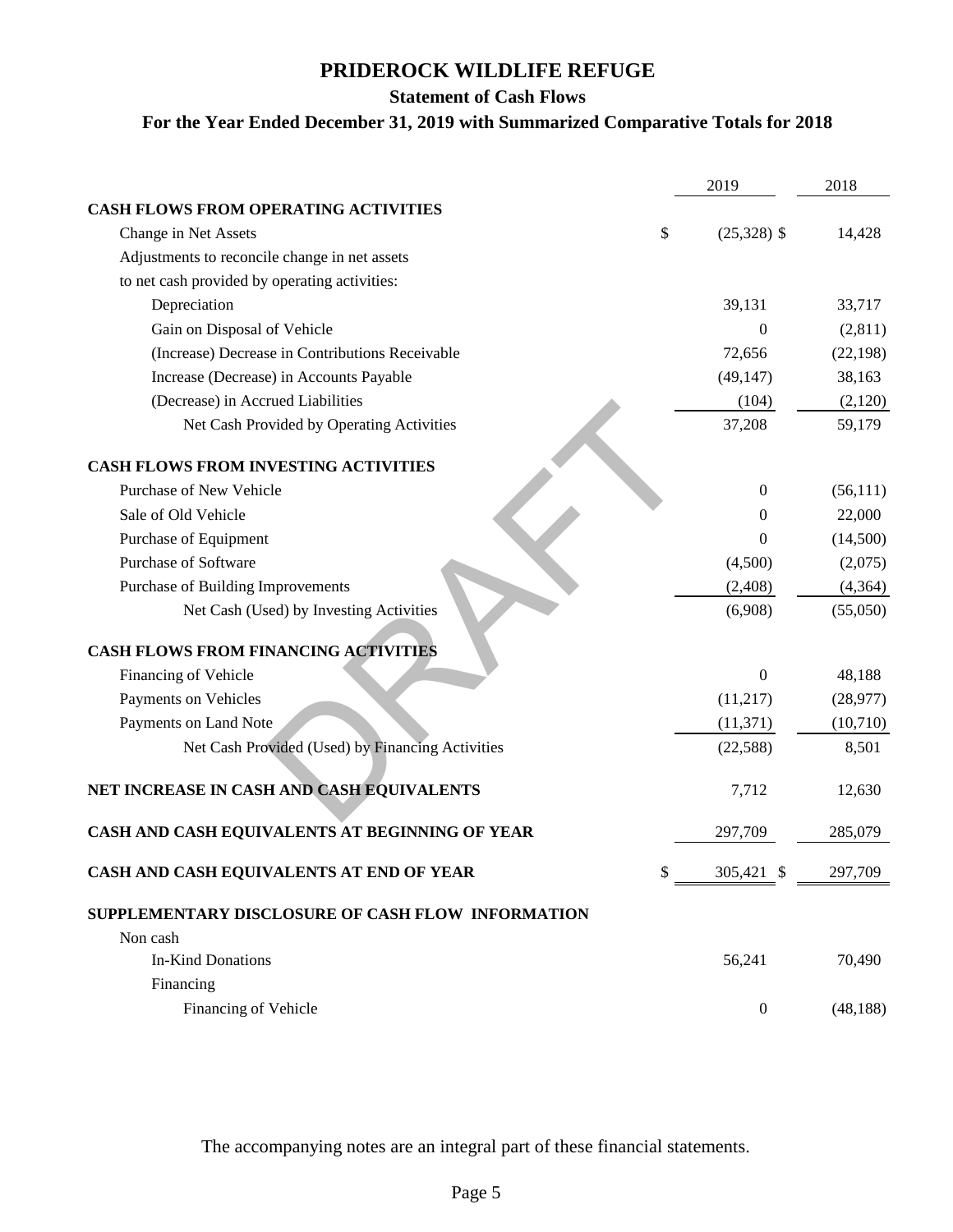Notes to the Financial Statements December 31, 2019

### **NOTE 1 – NATURE OF ACTIVITIES**

PRIDEROCK WILDLIFE REFUGE (hereinafter "Organization) is a nonprofit organization formed and incorporated in 1998 for the purpose of providing a safe sanctuary and shelter for lions, tigers, cougars, and wolfdog hybrids. Additionally, the organization seeks to educate and inform the public about the terrible plight of exotic cats kept as household pets, or used in roadside zoos and backyard circuses.

The Organization's primary sources of revenue are free-will donations from supporters and the general public. The Organization was incorporated under the laws of the State of Texas.

# **NOTE 2 - SUMMARY OF SIGNIFICANT ACCOUNTING POLICIES**

Management selects accounting principles generally accepted in the United States of America and adopts methods for their application. This summary of significant accounting policies selected by the Organization's management is presented to assist in understanding the financial statements.

- 1) Basis of Accounting The accompanying financial statements are presented in accordance with accounting principles generally accepted in the United States of America. Accordingly, revenues are recognized when earned and expenses are recorded when incurred on the accrual basis of accounting.
- 2) Programs The Organization pursues its objectives through the execution of these major programs:

Program Services-The Organization provides a safe sanctuary and shelter for lions, tigers, cougars, and wolf-dog hybrids.

Supporting Services

Fundraising-This program supports the general operations of the Organization.

General and administrative-This program supports the general operations of the Organization.

- 3) Estimates The preparation of financial statements in conformity with generally accepted accounting principles requires management to make estimates and assumptions in preparing financial statements. Those estimates and assumptions affect the reported amounts of assets and liabilities, the disclosure of contingent assets and liabilities, and reported revenues and expenses. Accordingly, it is reasonably possible for actual results to differ from those estimates. ing - The accompanying financial statements are presented in<br>Illy accepted in the United States of America. Accordingly, reses are recorded when incurred on the accrual basis of accour<br>
Dreganization pursues its objectives
- 4) Cash Equivalents For statement of cash flow purposes, cash equivalents include highly liquid investments that are readily convertible to known amounts of cash. The Organization estimates that the fair value of cash and cash equivalents do not differ materially from the aggregate carrying value recorded in the accompanying statement of financial position as of December 31, 2019.
- 5) Property and Equipment It is the Organization's policy to capitalize property and equipment with an acquisition cost greater than \$1,000. Lesser amounts are expensed. Donations of property and equipment are capitalized, and recorded as support, at their fair value at the date of receipt. Such donations are reported as contributions without donor restrictions unless the donor has restricted the donated asset to a specific purpose. Assets donated with explicit restrictions regarding their use, and contributions of cash that must be used to acquire property and equipment, are reported as contributions with donor restrictions. Absent donor stipulations regarding how long those donated assets must be maintained, the Organization reports expirations of donor restrictions when the donated or acquired assets are placed in service. The Organization reclassifies net assets with donor restrictions to net assets without restrictions at that time. The cost of maintenance and repairs are charged to expense as incurred. Property and equipment are depreciated using the straight-line method over the estimated useful life of the assets. Building Improvements (10 years) and Equipment (5 years). Depreciation expense amounted to \$39,131 in 2019.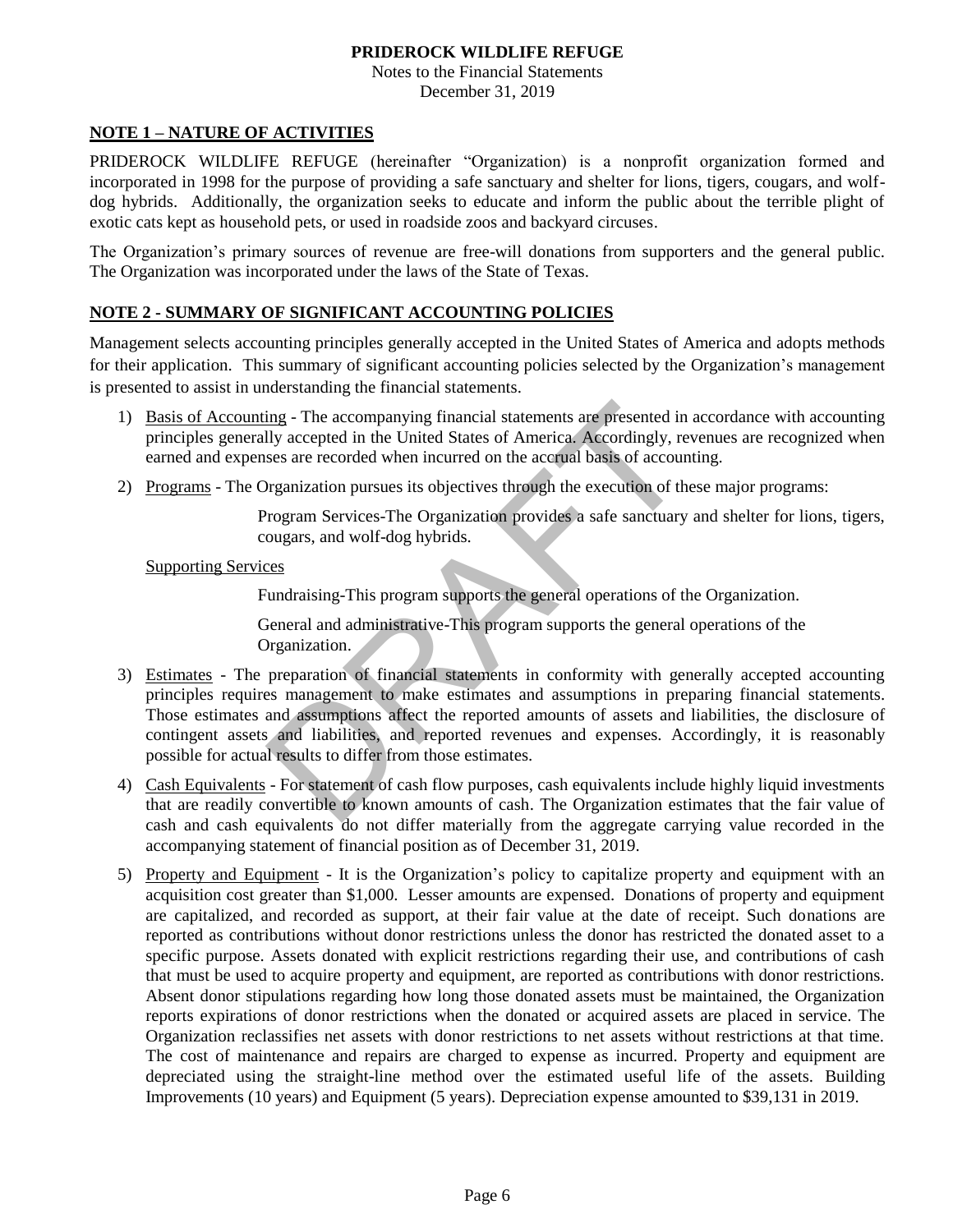Notes to the Financial Statements December 31, 2019

#### **NOTE 2 – SUMMARY OF SIGNIFICANT ACCOUNTING POLICIES (continued)**

- 6) Impairment of Long-Lived Assets Management evaluates its long-lived assets for financial impairment whenever events or changes in circumstances indicate that the carrying value of an asset may not be recoverable. An impairment loss is recognized when the undiscounted future cash flows from the assets are less than the carrying value of the assets. Assets to be disposed of are reported at the lower of their carrying amount or fair value, less cost to sell. Management is of the opinion that the carrying amount of its long-lived assets does not exceed their estimated recoverable amount.
- 7) Net Asset Accounting NEW ACCOUNTING PRONOUNCEMENT *Entities (Topic 958) Presentation of Financial Statements of Not-for-Profit Entities.* The Organization has adjusted the presentation of its financial statements accordingly, applying the changes retrospectively. The new standards change the following aspects of the Organization's financial statements:

The temporarily restricted and permanently restricted net asset classes have been combined into a single net asset class called net assets with donor restrictions (net assets subject to donor‐imposed restrictions).

The unrestricted net asset class has been renamed net assets without donor restrictions (net assets not subject to donor‐imposed restrictions).

- 8) Contributions Contributions are recognized when the donor makes a promise to give to the Organization that is, in substance, unconditional. Contributions that are restricted by the donor are reported as increases in net assets without donor restrictions if the restrictions expire in the fiscal year in which the contributions are recognized. All other donor-restricted contributions are reported as increases in net assets with donor restrictions depending on the nature of the restrictions. When a restriction expires, net assets with donor restrictions are reclassified to net assets without donor restrictions. Restrictions on gifts of fixed assets or cash for the purchase of fixed assets expire when the asset is placed in service. led net assets with donor restrictions (net assets subject to domet asset class has been renamed net assets without donor imposed restrictions).<br>Contributions are recognized when the donor makes a promiss coe, unconditiona
- 9) Donated Assets and Services Donated property is recorded at fair market value on the date of receipt in the appropriate investment, expense or equipment account. In the absence of donor restrictions, donated assets are reported as unrestricted revenue. Contributed services are recognized as unrestricted revenues if the services received (a) create or enhance nonfinancial assets or (b) require specialized skills, are provided by individuals possessing those skills, and would typically need to be purchased if not provided by contribution.
- 10) Advertising The Organization utilizes advertising primarily to promote fundraising efforts. The costs of advertising are expensed when incurred and advertising expense was \$9,242 for the year ended December 31, 2019.
- 11) Functional Allocation of Expenses The costs of providing the various programs and other activities have been summarized on a functional basis in the statement of activities. Certain categories of expenses are attributable to more than one program or supporting function and are allocated on a reasonable basis that is consistently applied. The expenses that are allocated are compensation and benefits, which are allocated on the basis of estimates of time and effort; occupancy costs and depreciation, which are allocated on a square footage/usage basis.
- 12) Uncertain Tax Positions Organization is a not-for-profit organization that is exempt from federal income taxes under Section 501(c) (3) of the Internal Revenue Code as other than a private foundation. The Organization is not aware of any activities that would jeopardize its tax-exempt status and is not aware of any activities that are subject to tax on unrelated business income. As of December 31, 2019, the Organization believes that it has appropriate support for any tax positions taken, and as such, does not have any uncertain tax positions that are material to the financial statements. With few exceptions, Federal information returns filed prior to 2016 for the Organization are no longer subject to examination by tax authorities.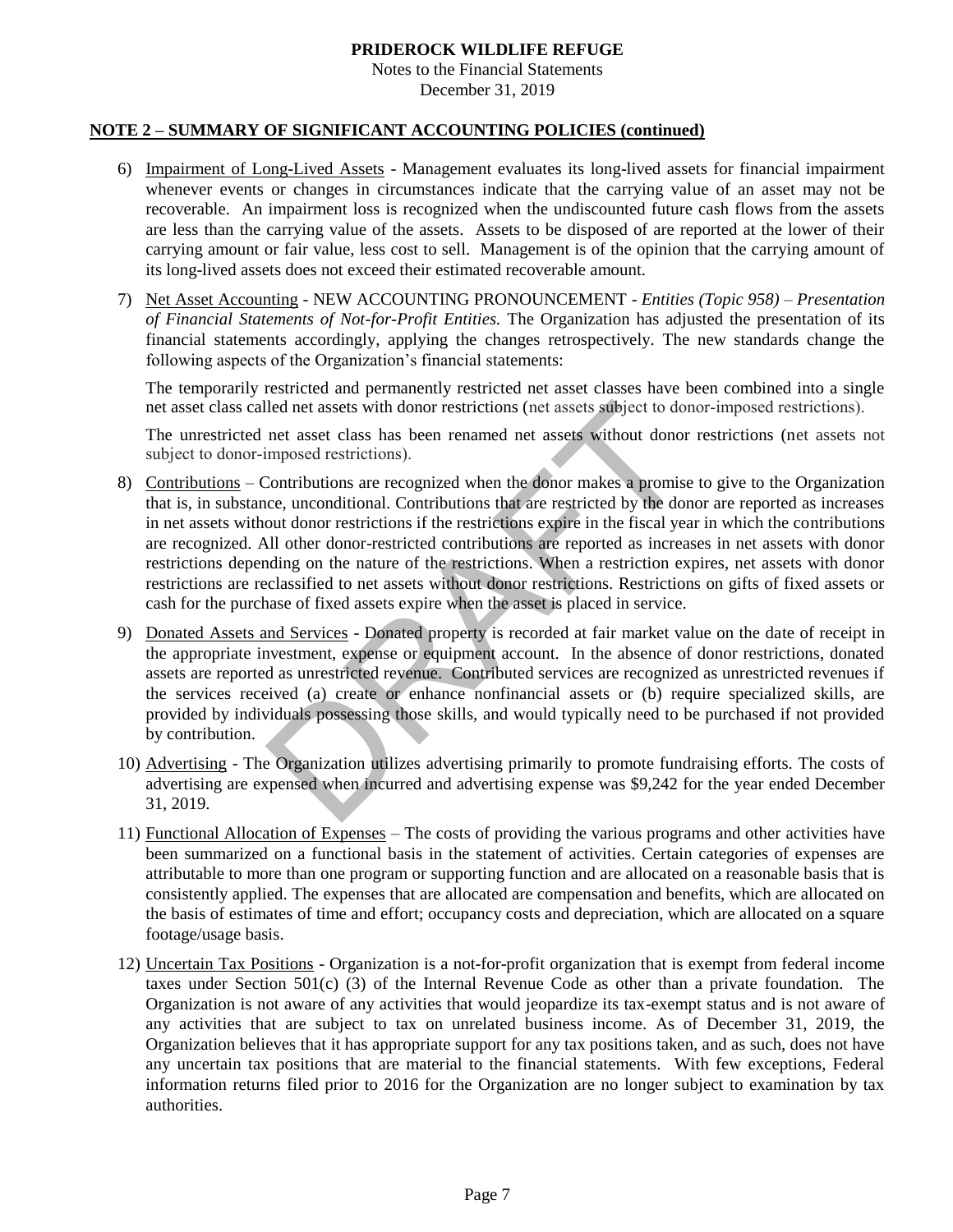Notes to the Financial Statements December 31, 2019

#### **NOTE 2 – SUMMARY OF SIGNIFICANT ACCOUNTING POLICIES (continued)**

- 13) Subsequent Events Management reviewed Type 1 subsequent events (events that reveal conditions existing at or before the balance sheet date and require adjustment to the financial statements) and Type 2 subsequent events (events that reveal conditions arising after the balance sheet date and require disclosure in, but not adjustment to, the financial statements). One Type 2 subsequent event was noted. On January 30, 2020, the World Health Organization ("WHO") announced a global health emergency because of a new strain of coronavirus originating in Wuhan, China (the "COVID-19 outbreak") and the risks to the international community as the virus spreads globally beyond its point of origin. In March 2020, the WHO classified the COVID-19 outbreak as a pandemic, based on the rapid increase in exposure globally. The full impact of the COVID-19 outbreak continues to evolve as of the date of this report. As such, it is uncertain as to the full magnitude that the pandemic will have on the Organization's financial condition, liquidity, and future results of operations. Management is actively monitoring the global situation on its financial condition, liquidity, operations, suppliers, industry, and workforce. Given the daily evolution of the COVID-19 outbreak and the global responses to curb its spread, the Company is not able to estimate the effects of the COVID-19 outbreak on its results of operations, financial condition, or liquidity for fiscal year 2020. Subsequent events were evaluated through September 9, 2020 which is the date of the report.
- 14) Recent Accounting Pronouncements The accounting principles governing the reported amounts, presentations, and disclosures in the financial statements are subject to change from time to time based on the issuance of new pronouncements of various standard-setting bodies. New pronouncements not yet in effect as of December 31, 2019, will not have a material effect on the financial statements of financial position, activities, and cash flows.
- 15) Fair Value Measurements and Disclosures Financial Accounting Standards Board (FASB) Accounting Standards Codification (ASC) 820 *Fair Value Measurements and Disclosures* established a framework for measuring fair value. That framework provides for a fair value hierarchy which prioritizes the inputs to valuation techniques used to measure fair value. The hierarchy gives the highest priority to unadjusted quoted prices in active markets for identical assets or liabilities (Level 1 measurements), and the lowest priority to unobservable inputs (Level 3 measurements). The three levels of the fair value hierarchy under FASB ASC 820 are described as follows: utbreak and the global responses to curb its spread, the Com<br>COVID-19 outbreak on its results of operations, financial cor<br>quent events were evaluated through September 9, 2020 whicl<br>ing Pronouncements – The accounting pri

*Level 1* - Inputs based on unadjusted quoted prices for identical assets or liabilities accessible at the measurement date, *Level 2* – Inputs other than quoted prices included in Level 1 that are observable for the asset or liability, either directly or indirectly, such as quoted prices for similar assets or liabilities in active markets, and *Level 3* - Unobservable inputs for the asset or liability including the reporting entity's own assumptions in determining the fair value measurement.

The methods described above may produce a fair value calculation that may not be indicative of net realizable value, or reflective of future fair values. Furthermore, while the Organization believes that its valuation methods are appropriate and consistent with other market techniques, the use of different methodologies or assumptions to determine the fair value of certain financial instruments could result in a different fair value measurement at the reporting date. The estimated fair values of the Organization's financial instruments not measured at fair value, including cash and cash equivalents, contributions receivable, accounts payable, and accrued liabilities approximated their carrying values based on the shortterm nature of these items as of December 31, 2019.

16) Prior Year Summarized Financial Information – The financial statements are presented with certain prior year summarized comparative information. Such information does not include sufficient detail to constitute a presentation in conformity with generally accepted accounting principles. Accordingly, such information should be read in conjunction with the Organization's financial statements for the year ended December 31, 2018 from which the summarized information was derived.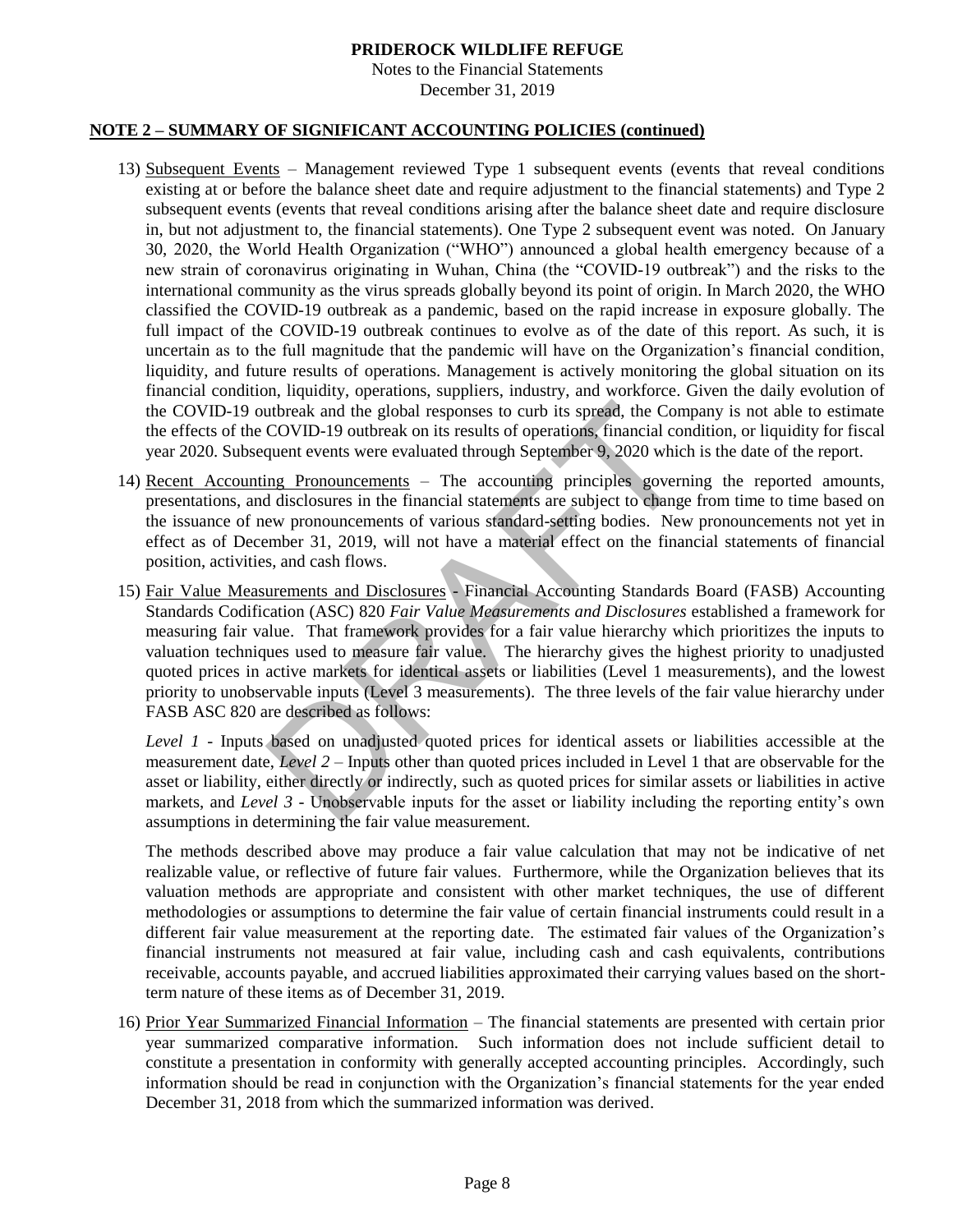Notes to the Financial Statements December 31, 2019

### **NOTE 3 – LIQUIDITY AND AVAILABILITY OF FINANCIAL ASSETS**

The following reflects the Organization's financial assets as of the balance sheet date, reduced by amounts not available for general use because of contractual or donor-imposed restrictions within one year of the balance sheet date.

| Financial Assets at Year-End                  |            |
|-----------------------------------------------|------------|
| Cash and Cash Equivalents                     | \$ 305,421 |
| <b>Contributions Receivable</b>               | 258,303    |
| <b>Total Financial Assets Available</b>       | \$563,724  |
| Financial Assets Available to Meet Cash Needs |            |
| General Expenditures within One Year          | 563.724    |

#### **NOTE 4 – CONTRIBUTIONS RECEIVABLE**

Contributions receivable exist for amounts remaining to be collected at December 31, 2019 within three months from year-end from fundraising activities amounted to \$258,303. No allowance for doubtful accounts is deemed necessary as the Organization has determined that the amounts are 100% collectible.

#### **NOTE 5 – NOTES PAYABLE/RELATED PARTY TRANSACTIONS**

| Contributions receivable exist for amounts remaining to be conected at December 31, 20<br>from year-end from fundraising activities amounted to \$258,303. No allowance for doub<br>necessary as the Organization has determined that the amounts are 100% collectible.                                                                                                                               |                                         |
|-------------------------------------------------------------------------------------------------------------------------------------------------------------------------------------------------------------------------------------------------------------------------------------------------------------------------------------------------------------------------------------------------------|-----------------------------------------|
| <u>NOTE 5 - NOTES PAYABLE/RELATED PARTY TRANSACTIONS</u>                                                                                                                                                                                                                                                                                                                                              |                                         |
| Notes payable consists of the following at December 31, 2019:                                                                                                                                                                                                                                                                                                                                         |                                         |
| The Organization purchased approximately nine acres of land on December<br>9, 2006 at a cost of \$250,000 with a corresponding note payable for<br>\$250,000 to the executive director. The note was refinanced in 2017 with<br>monthly payments of \$2,110 beginning 11/15/2017 and maturing on<br>10/15/2032 with an interest rate of 6% and the note is secured by a deed of<br>trust on the land. | \$226,195                               |
| A vehicle and corresponding note was purchased by the Organization in the<br>amount of \$22,200 in January 2017. The note is payable in<br>monthly installments of \$408 (principal and interest) at a rate of 9.59%<br>with a maturity date of December, 2021 and secured with a title to a<br>2015 Ford Fiesta sedan.                                                                               | 8,618                                   |
| A vehicle and corresponding note was purchased by the Organization<br>in the amount of \$53,188 with a \$5,000 down payment in March, 2018.<br>The note is payable in monthly installments of \$773 (principal and<br>Interest at a rate of 4.79% with a maturity date of April, 2024 and                                                                                                             |                                         |
| secured with a title to a 2018 Ford F250 truck.                                                                                                                                                                                                                                                                                                                                                       | 36,232                                  |
| <b>Total Notes Payable</b><br>Less: Portion Currently Due<br>Long-Term Liabilities                                                                                                                                                                                                                                                                                                                    | 271,045<br>(24,029)<br><u>\$247,016</u> |

Future minimum payments on notes payable are as follows for the years ended December 31,

| 2020       | 24,029<br>\$ |
|------------|--------------|
| 2021       | 25,271       |
| 2022       | 22,051       |
| 2023       | 23,303       |
| 2024       | 18,478       |
| Thereafter | 157,913      |
| Total      | 271,045      |

The Organization also received \$4,231 from other in-kind donations from the executive director in 2019.